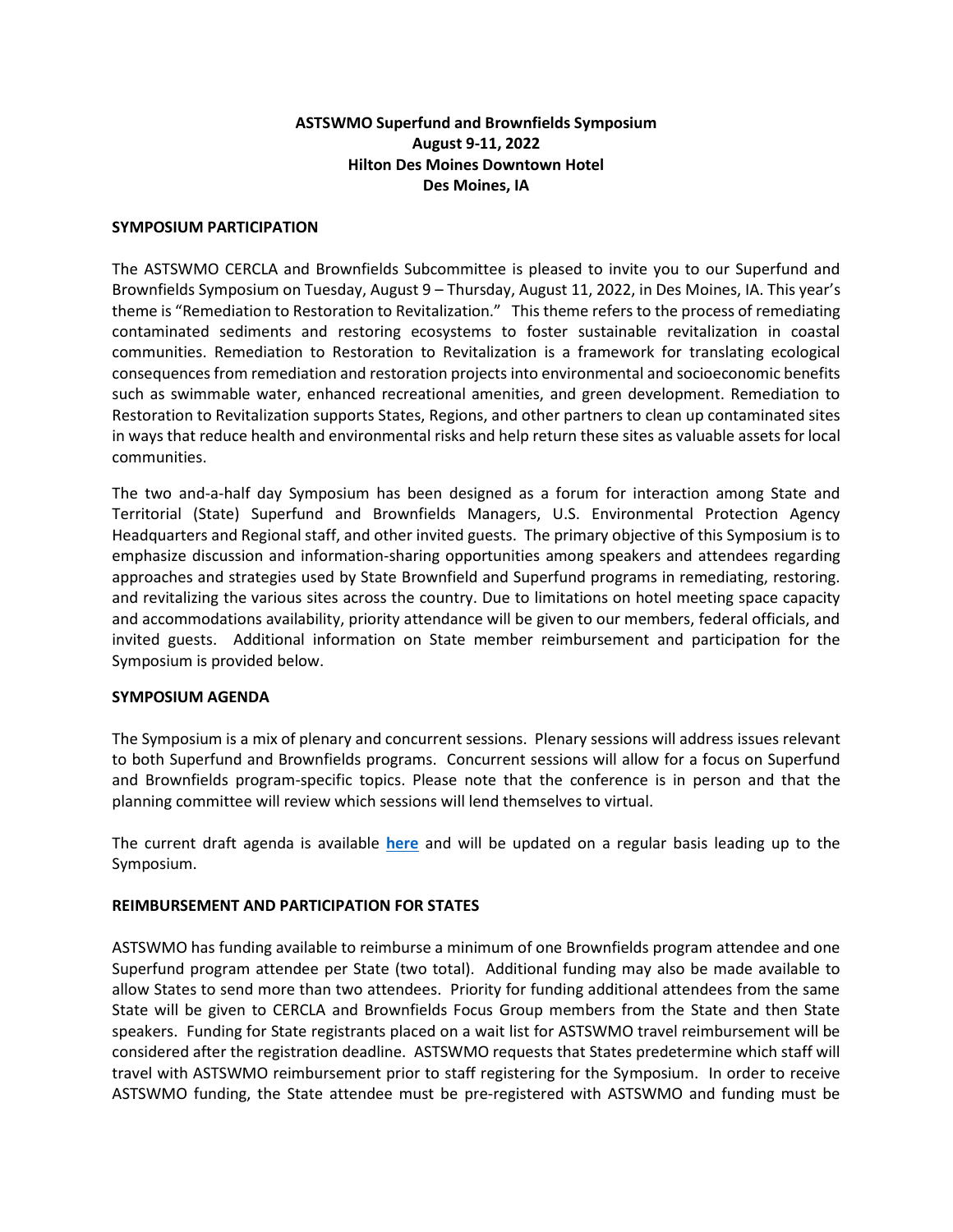approved and confirmed by ASTSWMO prior to travel arrangements being made. States may fund additional attendees.

If you have any questions about reimbursement availability or State participation, contact Scott Lauher, ASTSWMO, at [scottl@astswmo.org.](mailto:scottl@astswmo.org)

### **SYMPOSIUM REGISTRATION**

ASTSWMO is **NOT** charging a registration fee for the Symposium. All attendees, including speakers, must register for the meeting. The last day to register with ASTSWMO is **Wednesday, July 6, 2022.**

ASTSWMO also reserves the right to close registration early if capacity is reached prior to July 6, 2022. There will be no on-site registration for the Symposium. Please **[click here](https://www.eventbrite.com/e/2022-astswmo-superfund-and-brownfields-symposium-tickets-336697119147)** for the online registration form.

A confirmation of registration e-mail will be forwarded to you by EventBrite upon receipt of your completed registration form.

**Please note that confirmation of reimbursement will be sent separately by ASTSWMO staff within two weeks after receiving a registration with a request for funding. Please do not make any travel arrangements before you receive the reimbursement confirmation from ASTSWMO staff.** 

If you need additional assistance regarding registration, please contact TJ Gannon, ASTSWMO, at [timothyg@astswmo.org\)](mailto:timothyg@astswmo.org).

#### **SPONSORSHIP OPPORTUNITIES**

ASTSWMO is offering sponsorship opportunities at the Symposium. If you are interested in sponsoring a portion of the Symposium such as a refreshment break, please contact Dania Rodriguez, ASTSWMO Executive Director, a[t daniar@astswmo.org](mailto:daniar@astswmo.org)

For more details on Sponsorship, please read ou[r Sponsorship Policy.](http://astswmo.org/files/policies/Sponsorship-Policy.pdf)

#### **TRAVEL POLICIES FOR ASTSWMO-FUNDED ATTENDEES**

ASTSWMO's current travel and reimbursement policies and procedures are located on our website's [Travel and Reimbursement page.](http://astswmo.org/files/policies/ASTSWMO_Travel_Policy.pdf) Please review these policies, as they have changed recently and may be different from others you are used to using. Additional instructions specific to the Symposium and a summary of travel policies will be sent to ASTSWMO-funded attendees with your reimbursement confirmation. For more information regarding ASTSWMO travel procedures and allowable expenses, please contact Maria Warner, ASTSWMO, at [mariaw@astswmo.org.](mailto:mariaw@astswmo.org)

### **HOTEL ACCOMMODATIONS AND RATES**

The Symposium will be held at the Hilton Des Moines Downtown Hotel. The hotel is located downtown near Des Moines attractions.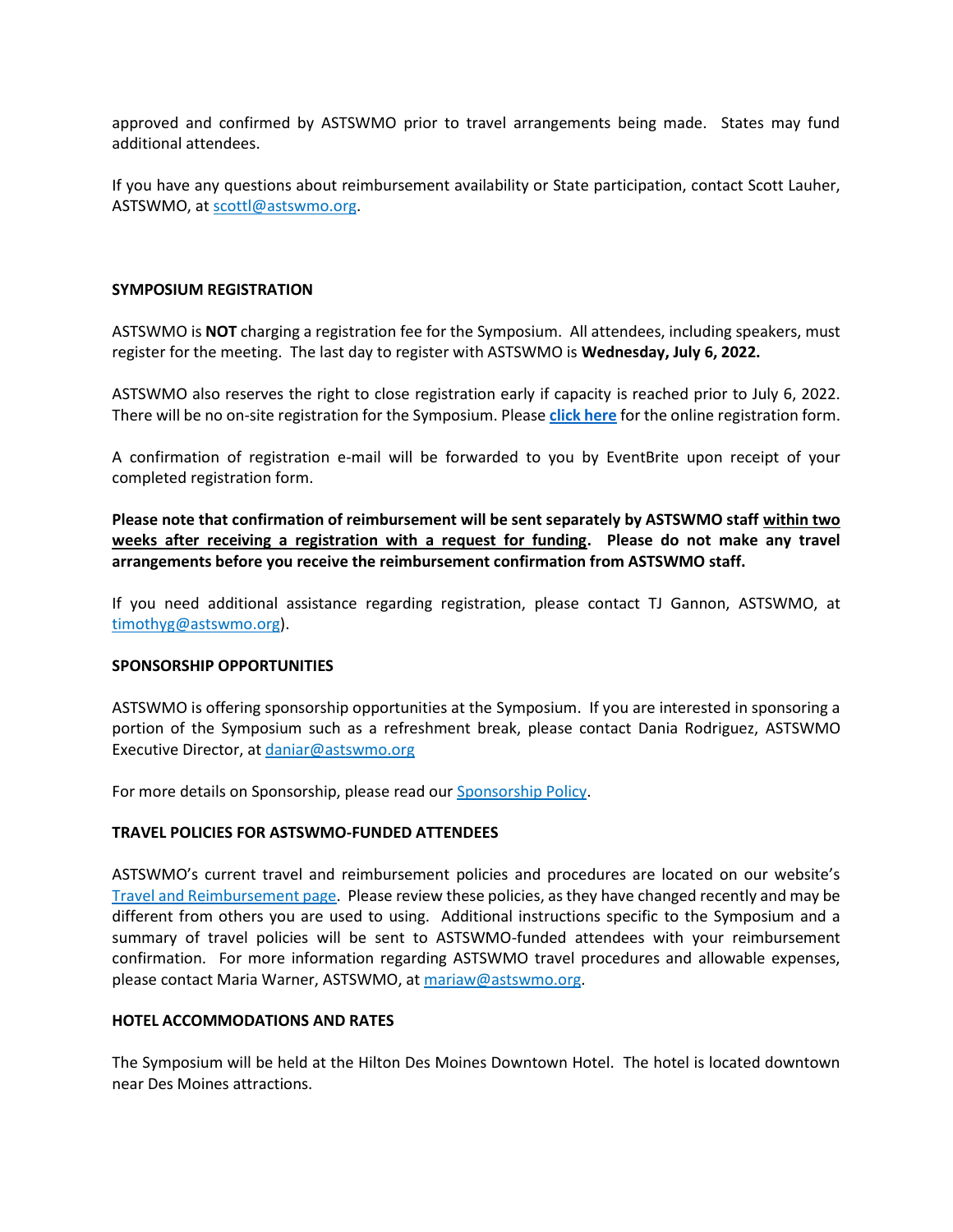ASTSWMO has reserved a block of sleeping rooms at the government rate of \$111 per single/double occupancy; taxes are 15% per night.

Room reservations will be accepted through **Friday, July 15, 2022.** Reservations made after that date will be subject to a determination by the hotel of room and date availability.

> Hilton Des Moines Downtown Hotel 435 Park Street, Des Moines, IA 50309 515-241-1456 <https://www.hilton.com/en/hotels/dsmdihh-hilton-des-moines-downtown/>

- To make Online Reservations within the ASTSWMO room block, please use this link: [https://www.hilton.com/en/attend-my-event/dsmdihh-tswm-54bb883b-e450-433f-bfc6-](https://www.hilton.com/en/attend-my-event/dsmdihh-tswm-54bb883b-e450-433f-bfc6-9d052ddeea84/) [9d052ddeea84/](https://www.hilton.com/en/attend-my-event/dsmdihh-tswm-54bb883b-e450-433f-bfc6-9d052ddeea84/)
- To make your reservations by Phone: Please contact Hilton reservations at 1 (800) 445-8667 or the Hilton Des Moines Downtown Hotel directly at (515) 241-1456, and mention you are calling for the ASTSWMO Superfund and Brownfields Symposium.

Check-in time is 3:00 PM and check-out time is 12:00 PM.

All reservations must be accompanied by a first night room deposit or guaranteed with a major credit card

ASTSWMO strongly suggests that attendees make their hotel reservations **in advance** of receiving out-ofstate travel approval and/or funding confirmation from ASTSWMO to ensure room availability at the contracted rate. If necessary, you can cancel your hotel reservations up to 48 hours prior to check-in without penalty. Additional night stay-overs must be pre-approved by ASTSWMO prior to travel. ASTSWMO does not reimburse travelers for hotel or meal expenses associated with additional stay-over days before or after the meeting.

# **AIR AND GROUND TRANSPORTATION**

# **Airport**

The closest airport is the Des Moines International Airport, located 5.4 miles from the hotel. The airport website is: <https://www.flydsm.com/>

# **Ground Transportation**

The hotel does provide airport shuttle service to and from the airport. To book, please call the Hilton Des Moines Downtown Hotel at (515) 241-1456.

For more information about public transit, taxis and other ground transportation from the Des Moines International Airport to the hotel, visit the Parking and Transportation webpage on the airport website at: <https://www.flydsm.com/at-the-airport/ground-transportation>